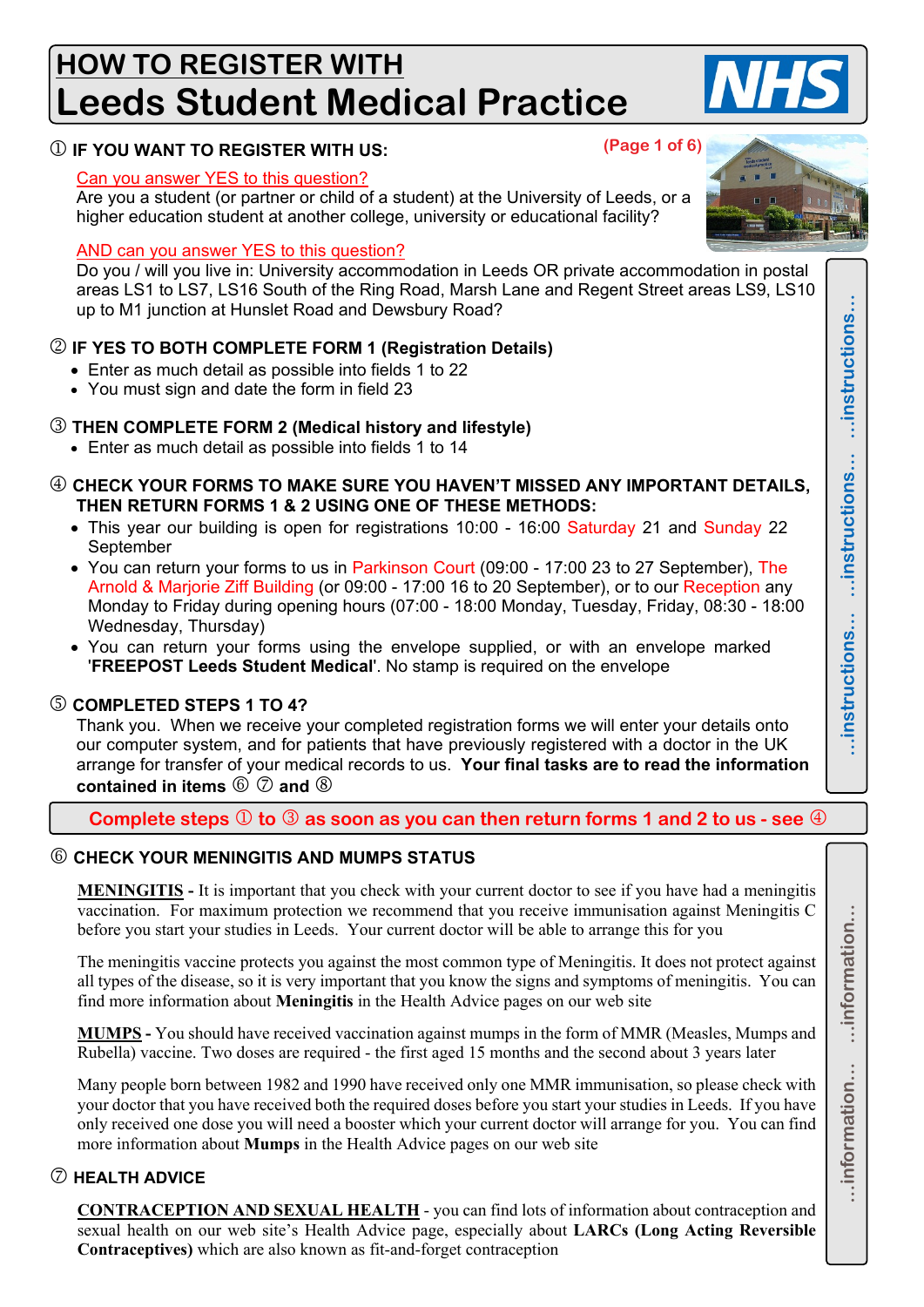**ALCOHOL** - we aim to encourage a sensible approach to alcohol consumption, for your personal safety and welfare and to prevent problems with your health when you are older

### **(Page 2 of 6)**

Interpretation of the alcohol study score on form 2:

- $\Box$  Score 0 to 7 = Sensible drinking generally considered safe unless pregnant or all units consumed in one session
- $\Box$  Score 8 to 15 = Hazardous drinking increased risk of long term health and social problems
- $\Box$  Score 16 to 19 = Harmful drinking increased risk of liver disease, cancer, memory loss
- $\Box$  Score 20+ = Possible dependence on alcohol advised to make an appointment with a doctor

You can find full information about **Alcohol** in the Health Advice pages on our web site, including a more detailed result interpretation score sheet for the alcohol study: www.leedsstudentmedicalpractice.co.uk/healthadvice/alcohol/alcohol.htm

**CHLAMYDIA** - We recommend Chlamydia testing if you are aged between 15 and 24, male or female, have ever been sexually active and have never had a Chlamydia test before. We also recommend a repeat test every time you change your sexual partner. If you don't have any symptoms there is no need to see a doctor or nurse, simply collect a free self-test kit with full instructions from our Reception desk

**SMOKING** - If you are a non-smoker when you arrive in Leeds we strongly encourage you to remain a non-smoker. This will benefit your general health and fitness, help your heart and lungs stay healthy, and keep more money in your pocket! If you are a current smoker and would like help to reduce or stop smoking, any of our nurses will be pleased to offer you help and guidance. You can also get help and guidance from Leeds NHS Stop Smoking Service on 0800 169 4219

## q **SUMMARY CARE RECORD (SCR)**

The NHS in England has introduced the Summary Care Record, which will be used in emergency care. The record will contain information about any medicines you are taking, allergies you suffer from and any bad reactions to medicines you have had. This will ensure those caring for you have enough information to treat you safely. The SCR is separate from the medical record Leeds Student Medical Practice will keep for you on computer. The SCR is intended to be used by other organisations like; hospitals, emergency or out of hours care services

Your Summary Care Record will only be available to authorised healthcare staff providing your care anywhere in England, and they will ask your permission before they look at it. This means that if you have an accident or become ill, the doctors treating you will have immediate access to important information about your health

Leeds Student Medical Practice is supporting Summary Care Records and as a patient you have a choice:

• Yes: I want a Summary Care Record - you do not need to do anything a Summary Care Record will be created for you

• No: I do not want a Summary Care Record — tick the box in section 14 of Form 2 (health and lifestyle data)

You can get more information about SCR on our web site - see Summary Care Record on the Health Advice section: www.leedsstudentmedicalpractice.co.uk. You can also talk to

the Patient Advice and Liaison Service (PALS) on 0800 0525 270, visit www.nhscarerecords.nhs.uk or telephone the dedicated NHS Summary Care Record Information Line on 0300 123 3020

You can choose not to have a Summary Care Record and you can change your mind at any time by informing your GP practice. If you do nothing we will assume that you are happy with these changes and create a Summary Care Record for you

Children under 16 will automatically have a Summary Care Record created for them unless their parent or guardian chooses to opt them out. If you are the parent or guardian of a child under 16 and feel that they are old enough to understand, then you should make this information available to them

For more information about the way we manage your electronic health records see our web site's Health Advice section, Data Protection page



**www.leedsstudentmedicalpractice.co.uk**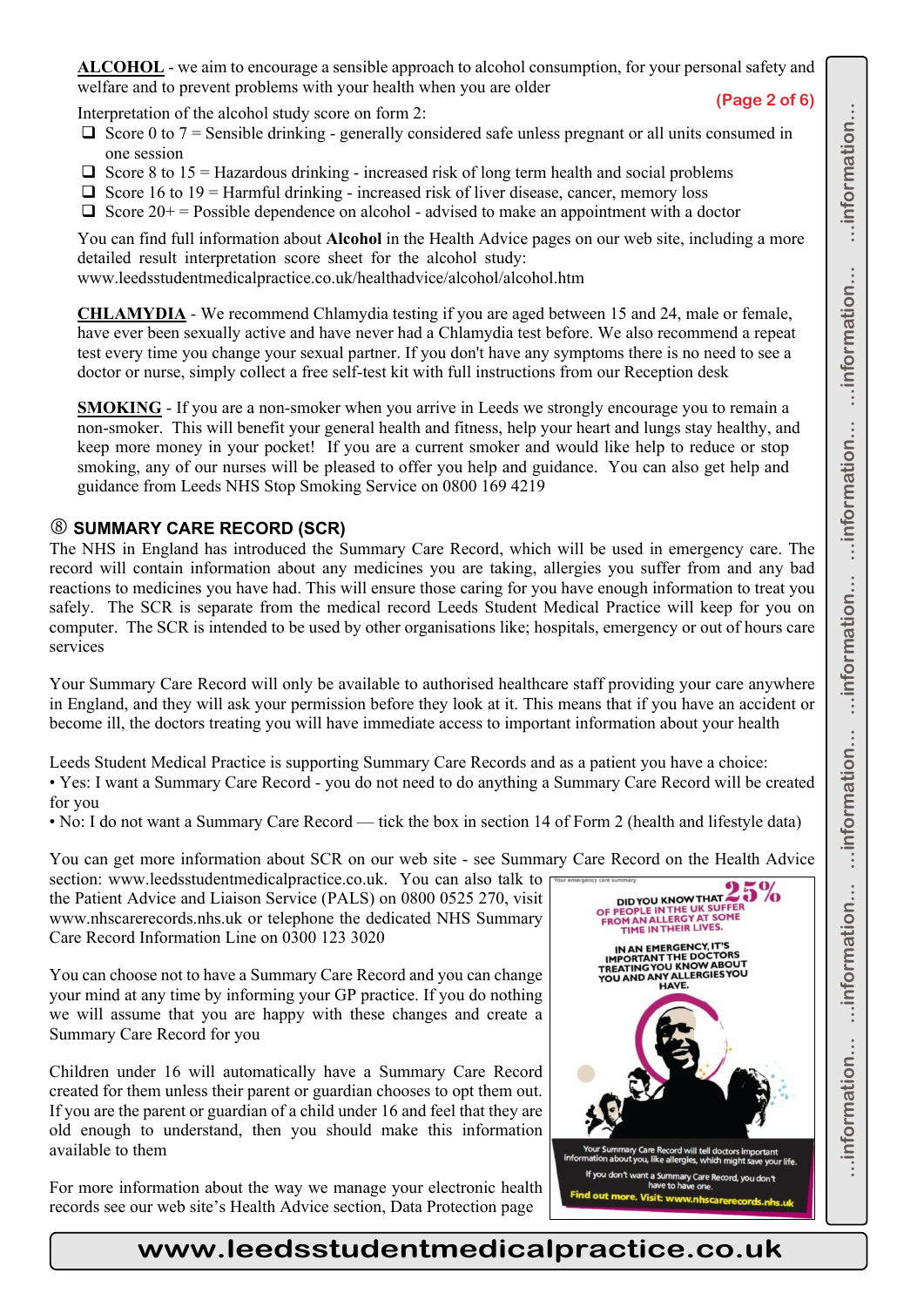| <b>GMS1 MEDICAL REGISTRATION FORM</b><br>Please complete all forms in UPPER CASE                                                                                                                                                                                                                                                                                                                                                                                             |                                                                                                                       |                                                                   | (Page 3 of 6)<br><b>FORM1</b>                                          |  |  |  |  |  |
|------------------------------------------------------------------------------------------------------------------------------------------------------------------------------------------------------------------------------------------------------------------------------------------------------------------------------------------------------------------------------------------------------------------------------------------------------------------------------|-----------------------------------------------------------------------------------------------------------------------|-------------------------------------------------------------------|------------------------------------------------------------------------|--|--|--|--|--|
| 1. Have you ever registered with this practice before? □No                                                                                                                                                                                                                                                                                                                                                                                                                   | 2. OMale OFemale                                                                                                      | December 2013<br>Office use                                       |                                                                        |  |  |  |  |  |
| Received & validated by:<br>3. Family name (surname):                                                                                                                                                                                                                                                                                                                                                                                                                        |                                                                                                                       |                                                                   |                                                                        |  |  |  |  |  |
| 4. First name:<br>Middle name(s):                                                                                                                                                                                                                                                                                                                                                                                                                                            |                                                                                                                       |                                                                   |                                                                        |  |  |  |  |  |
| 5. Date of birth: day:<br>month:<br>6. Age (in years):<br>year:                                                                                                                                                                                                                                                                                                                                                                                                              |                                                                                                                       | 7. NHS number (if known):                                         |                                                                        |  |  |  |  |  |
| 8a. Marital Status: <b>Sample</b> DMarried 8b. Previous family name (surname) used:                                                                                                                                                                                                                                                                                                                                                                                          |                                                                                                                       |                                                                   |                                                                        |  |  |  |  |  |
| Address in Leeds (see page 1 for details of the Practice's registration area)                                                                                                                                                                                                                                                                                                                                                                                                |                                                                                                                       |                                                                   |                                                                        |  |  |  |  |  |
| 9. Room or flat number:                                                                                                                                                                                                                                                                                                                                                                                                                                                      |                                                                                                                       |                                                                   |                                                                        |  |  |  |  |  |
| 10. Name of flats or building:                                                                                                                                                                                                                                                                                                                                                                                                                                               |                                                                                                                       |                                                                   |                                                                        |  |  |  |  |  |
| 11. House number and street name:                                                                                                                                                                                                                                                                                                                                                                                                                                            |                                                                                                                       |                                                                   |                                                                        |  |  |  |  |  |
| 12. Postcode:                                                                                                                                                                                                                                                                                                                                                                                                                                                                |                                                                                                                       | Town: Leeds County: West Yorkshire                                |                                                                        |  |  |  |  |  |
| 13. Mobile telephone*:                                                                                                                                                                                                                                                                                                                                                                                                                                                       |                                                                                                                       | 14. House telephone: 0113                                         |                                                                        |  |  |  |  |  |
| *We will use your mobile telephone number to SMS (text) you to confirm we have registered you, and in future to send you automatic appointment reminder<br>texts before any booked appointments, for occasional invitations to health screening events, and if applicable to telephone you about important positive test<br>results. We will NOT use it for marketing etc. Inform Reception if you do not want us to use your mobile telephone number for these SMS messages |                                                                                                                       |                                                                   |                                                                        |  |  |  |  |  |
| <b>UNITED KINGDOM ORIGIN</b> - home address details before you<br>came to Leeds                                                                                                                                                                                                                                                                                                                                                                                              |                                                                                                                       | <b>INTERNATIONAL ORIGIN</b> - details before you came to Leeds    |                                                                        |  |  |  |  |  |
|                                                                                                                                                                                                                                                                                                                                                                                                                                                                              | 15. Country of birth:                                                                                                 |                                                                   |                                                                        |  |  |  |  |  |
| 15. House number & street name:                                                                                                                                                                                                                                                                                                                                                                                                                                              |                                                                                                                       |                                                                   |                                                                        |  |  |  |  |  |
| <b>16. Town:</b>                                                                                                                                                                                                                                                                                                                                                                                                                                                             |                                                                                                                       | 17. How many months will you stay in the UK?                      |                                                                        |  |  |  |  |  |
| 17. POSTCODE (important!):                                                                                                                                                                                                                                                                                                                                                                                                                                                   |                                                                                                                       | If you have ever registered with an NHS doctor in the UK you must |                                                                        |  |  |  |  |  |
| 18. Town of birth:                                                                                                                                                                                                                                                                                                                                                                                                                                                           | answer questions 18 to 20<br>18. Name of most recent NHS doctor or name of medical                                    |                                                                   |                                                                        |  |  |  |  |  |
| 19. Name of your current NHS doctor or medical practice:                                                                                                                                                                                                                                                                                                                                                                                                                     | practice in the UK:                                                                                                   |                                                                   |                                                                        |  |  |  |  |  |
| 20. If the address when you were registered with that<br>doctor is different to the address at 15 above, write it here:                                                                                                                                                                                                                                                                                                                                                      | 19. The address you were living in when you were<br>registered with that doctor<br>House number & street name<br>Town |                                                                   |                                                                        |  |  |  |  |  |
|                                                                                                                                                                                                                                                                                                                                                                                                                                                                              |                                                                                                                       | 20. Postcode (for address at 19):                                 |                                                                        |  |  |  |  |  |
| Asian<br>Mixed<br>21. Ethnicity<br><b>□Asian Indian</b><br>□White & black Caribbean<br>White                                                                                                                                                                                                                                                                                                                                                                                 |                                                                                                                       | Black<br><b>□Black Caribbean</b>                                  | Chinese<br><b>QChinese</b>                                             |  |  |  |  |  |
| □ Asian Pakistani<br>□White & black African<br><b>□White British</b><br>$\square$ White & Asian<br>□Asian Bangladeshi<br><b>□White Irish</b>                                                                                                                                                                                                                                                                                                                                 |                                                                                                                       | <b>□Black African</b><br>$\Box$ Black other                       | $\Box$ Other ethnic group                                              |  |  |  |  |  |
| □Asian other<br>□ Other mixed<br>$\square$ White other                                                                                                                                                                                                                                                                                                                                                                                                                       |                                                                                                                       |                                                                   | □Decline to say                                                        |  |  |  |  |  |
| 22. Specify your place of study:                                                                                                                                                                                                                                                                                                                                                                                                                                             |                                                                                                                       | Or:                                                               |                                                                        |  |  |  |  |  |
|                                                                                                                                                                                                                                                                                                                                                                                                                                                                              |                                                                                                                       |                                                                   | $\Box$ I am not a student I am the<br>partner or child of a registered |  |  |  |  |  |
| student                                                                                                                                                                                                                                                                                                                                                                                                                                                                      |                                                                                                                       |                                                                   |                                                                        |  |  |  |  |  |
| <b>23. YOUR SIGNATURE:</b>                                                                                                                                                                                                                                                                                                                                                                                                                                                   |                                                                                                                       | <b>DATE: d</b>                                                    | $m$ y                                                                  |  |  |  |  |  |

University of Leeds students have access to free sick notes to cover absences of less than seven days from work/study. This is supported financially by the University of Leeds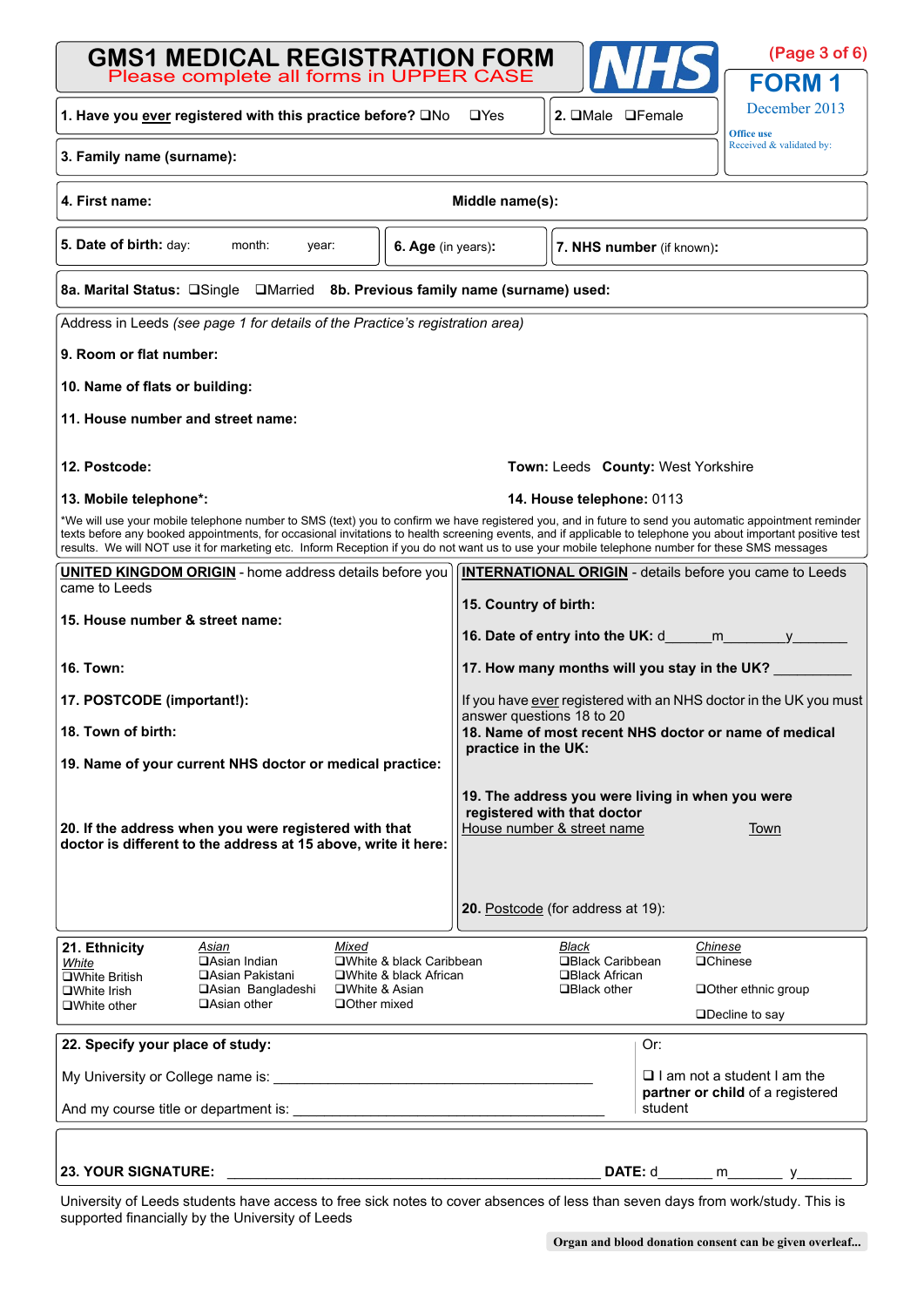| <b>NHS Organ Donor Registration</b><br>(Page 4 of $6$ )                                                                                                                                                                                                                                                                                                                                                            |             |  |  |  |  |  |
|--------------------------------------------------------------------------------------------------------------------------------------------------------------------------------------------------------------------------------------------------------------------------------------------------------------------------------------------------------------------------------------------------------------------|-------------|--|--|--|--|--|
| I want to register my details on the NHS Organ Donor Register as someone whose organ/tissue may be<br>used for transplantation after my death                                                                                                                                                                                                                                                                      |             |  |  |  |  |  |
| Please tick the boxes that apply                                                                                                                                                                                                                                                                                                                                                                                   |             |  |  |  |  |  |
| □Any of my organs and tissue, or                                                                                                                                                                                                                                                                                                                                                                                   |             |  |  |  |  |  |
| $D$ Heart<br><b>QPancreas</b><br><b>□Kidneys</b><br><b>QLiver</b><br><b>□Corneas</b><br>$\Box$ Lungs<br>$\Box$ Any part of my body                                                                                                                                                                                                                                                                                 |             |  |  |  |  |  |
| Signature confirming my agreement to organ/tissue donation:                                                                                                                                                                                                                                                                                                                                                        |             |  |  |  |  |  |
| Date: $\frac{1}{\sqrt{2}}$                                                                                                                                                                                                                                                                                                                                                                                         |             |  |  |  |  |  |
| <b>NHS Blood Donor Registration</b>                                                                                                                                                                                                                                                                                                                                                                                |             |  |  |  |  |  |
| give blooc<br>I would like to join the NHS Blood Donor Register as someone who may be contacted<br>and would be prepared to donate blood                                                                                                                                                                                                                                                                           |             |  |  |  |  |  |
| □Tick here if you have given blood in the last 3 years                                                                                                                                                                                                                                                                                                                                                             |             |  |  |  |  |  |
| Signature confirming my agreement to inclusion on the NHS Blood Donor Register:                                                                                                                                                                                                                                                                                                                                    |             |  |  |  |  |  |
| Date: $\frac{1}{\sqrt{2\pi}}$                                                                                                                                                                                                                                                                                                                                                                                      |             |  |  |  |  |  |
| MORE INFORMATION ABOUT ORGAN AND BLOOD DONATION                                                                                                                                                                                                                                                                                                                                                                    |             |  |  |  |  |  |
| ORGAN DONOR INFORMATION<br>Transplants are one of the most miraculous achievements of modern medicine. They involve the donation of organs<br>from one person to another and enable about 2,700 people to take on a new lease of life in the UK every year                                                                                                                                                         |             |  |  |  |  |  |
| information<br>Kidney transplants are the most commonly performed. Transplants of the heart, liver and lungs are also regularly carried<br>out. As medicine advances, other vital organs including the pancreas and small bowel are also being used in transplants.<br>Tissue such as corneas, heart valves, skin and bone can also be donated                                                                     |             |  |  |  |  |  |
| There is a serious shortage of donors. More than 8,000 people in the UK currently need a transplant to save or<br>dramatically improve their lives but fewer than 3,000 transplants are carried out each year due to the shortage of organs.<br>About 400 people die every year while waiting for a suitable organ to become available                                                                             |             |  |  |  |  |  |
| information<br>The Human Tissue Act 2004, which came into force on 1 September 2006, gives priority to the wishes of the 13.5<br>million people on the NHS Organ Donor Register, donor card carriers and others who have said they want to help others<br>to live in the event of their death. It means that relatives no longer have the legal right to overrule a loved one's wish to<br>donate organs or tissue |             |  |  |  |  |  |
| More information about organ donation: www.uktransplant.org.uk or call 0845 60 60 400                                                                                                                                                                                                                                                                                                                              |             |  |  |  |  |  |
| information<br><b>BLOOD DONOR INFORMATION</b><br>Everyone knows blood is literally a lifesaver for those who've been in an accident or need it to help survive treatments<br>and operations. But for some, whose illness has no cure and that last battle they face just can't be won, a blood<br>transfusion can help to improve their quality of life during their final months, weeks or even days              |             |  |  |  |  |  |
| Karen Clarke, a Community Nurse who gives transfusions to the terminally ill in their own homes, says, "These vital<br>transfusions give patients a better quality of life. It gives them the energy and ability to enjoy this precious, final time<br>with their families."                                                                                                                                       |             |  |  |  |  |  |
| In some serious accidents, a blood transfusion can mean a critically ill patient can stay alive long enough for their<br>loved ones to reach the hospital to see them, one last time                                                                                                                                                                                                                               |             |  |  |  |  |  |
| Plasma derived from donated blood is used after obstetric loss of blood (which is usually childbirth), during cardiac<br>surgery, used in the treatment of all kinds of anaemia which can't be medically corrected, such as when rheumatoid<br>arthritis or cancer is involved, and when red cells break down in the newborn and for sickle cell disease                                                           | information |  |  |  |  |  |
| Platelets derived from donated blood can be used in bone marrow failure, post transplant and chemotherapy treatments,<br>and leukaemia                                                                                                                                                                                                                                                                             |             |  |  |  |  |  |
| More information about blood donation: www.blood.co.uk/                                                                                                                                                                                                                                                                                                                                                            |             |  |  |  |  |  |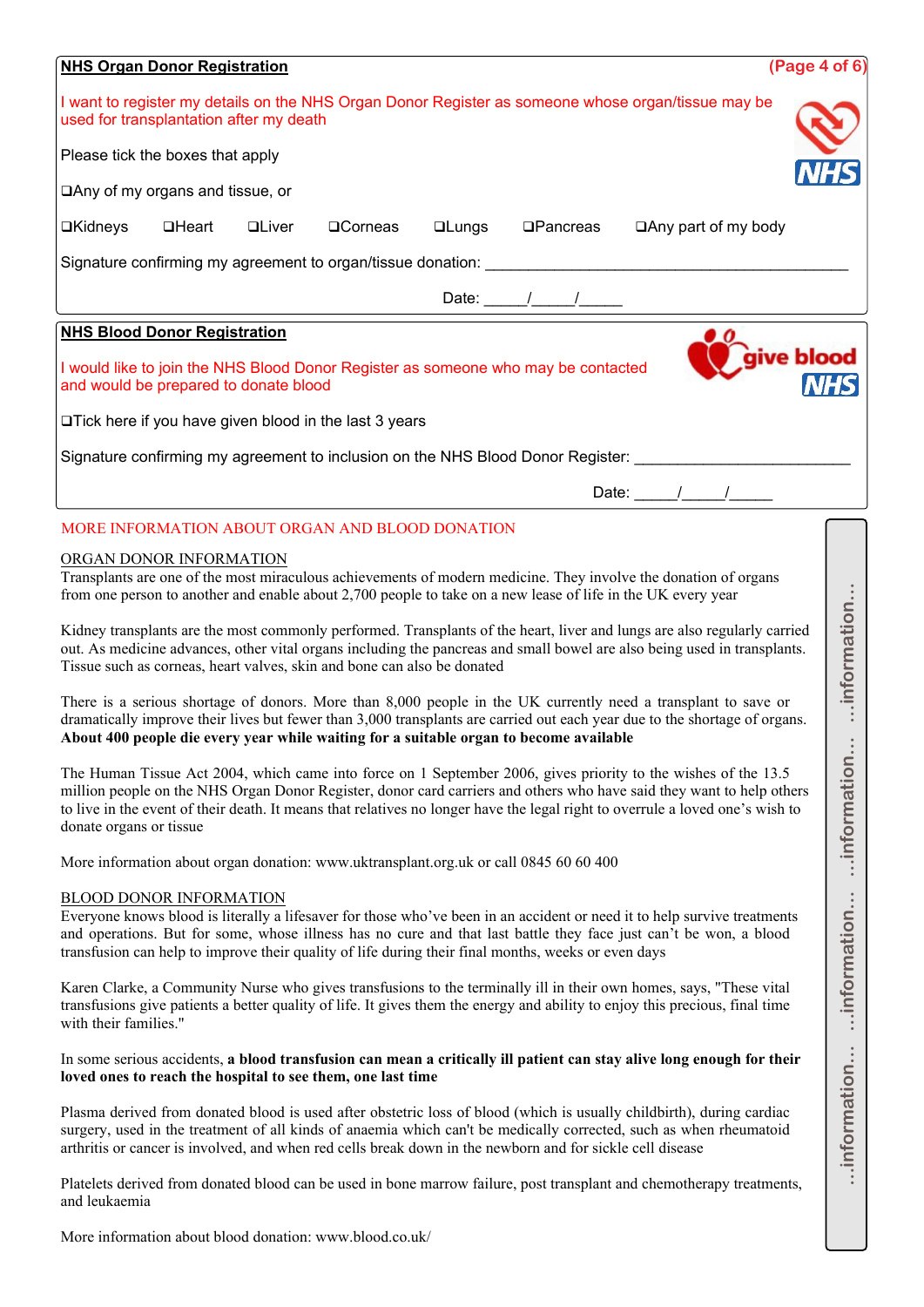**Please provide as much information as possible. This will improve the care we provide for you (Page 5 of 6)**

Use this page to tell us about existing medical conditions or problems. For significant problems we will need to contact your hospital consultant and/or previous GP to confirm treatments/medications before we can prescribe them for you

**Office use** Received & validated by

**FORM 2**

#### **1. YOUR NAME:**

**2. SERIOUS ILLNESS OR OPERATIONS** - Please tell us if you have had any serious illness or operations in the past, or now have any serious illnesses. For each item please tell us the year the event happened or problem started Problem or event

**3. MEDICINES** - Please attach a copy of your repeat prescription order slip to this page. If you cannot do this give names, strength and dose of medicine you take regularly including tablets, creams, inhalers, contraception (provide name of contraceptive)

Please write the name then strength then dose (how often you use the medicine) for each item

It is very important you bring original medicine packs to your first consultation with us

**4. ALLERGIES OR REACTIONS** - Give details if you have had an allergic reaction to: eggs, medicines, vaccinations, medical dressings, or foods

| 5. DO YOU HAVE ONE OF THESE MEDICAL CONDITIONS OR TAKE ANY OF THESE MEDICINES?                                     |                                    |  |  |  |  |  |  |
|--------------------------------------------------------------------------------------------------------------------|------------------------------------|--|--|--|--|--|--|
| $\Box$ Any condition for which you attend hospital regularly                                                       | $\Box$ Epilepsy                    |  |  |  |  |  |  |
| $\Box$ Any drugs relevant to Epilepsy                                                                              | □History of Cancer                 |  |  |  |  |  |  |
| $\Box$ Any medication you take regularly and need to have<br>blood tests checked<br>$\Box$ Arthritis               | $\Box$ History of organ transplant |  |  |  |  |  |  |
|                                                                                                                    | $\Box$ Kidney disease              |  |  |  |  |  |  |
|                                                                                                                    | $\square$ Psychotic illness        |  |  |  |  |  |  |
| $\Box$ Blood disorder (under hospital care)                                                                        | $\Box$ Rheumatological disorder    |  |  |  |  |  |  |
| $\Box$ Crohn's Colitis                                                                                             | $\Box$ Steroid tablets             |  |  |  |  |  |  |
| $\square$ Diabetes                                                                                                 |                                    |  |  |  |  |  |  |
|                                                                                                                    | $\Box$ Systemic Lupus              |  |  |  |  |  |  |
| If you have ticked anything in this section we will need to contact your hospital consultant and/or previous GP to |                                    |  |  |  |  |  |  |

If you have ticked anything in this section we will need to contact your hospital consultant and/or previous GP to confirm treatments/medications before we can prescribe them for you. This is so we can make sure the correct medication information is entered into your Electronic Patient Record for repeat prescription requests

Please provide: hospital name and address and name of consultant you normally see, or if you only see a GP, previous GP name and surgery address:

I agree that Leeds Student Medical Practice can contact the hospital and/or GP to ask them to confirm my current treatment/repeat medication requirements

YOUR SIGNATURE: \_\_\_\_\_\_\_\_\_\_\_\_\_\_\_\_\_\_\_\_\_\_\_\_\_\_\_\_\_\_\_\_\_\_\_\_\_\_\_\_\_\_\_\_ DATE: d\_\_\_\_\_\_ m\_\_\_\_\_\_ y\_\_\_\_\_\_